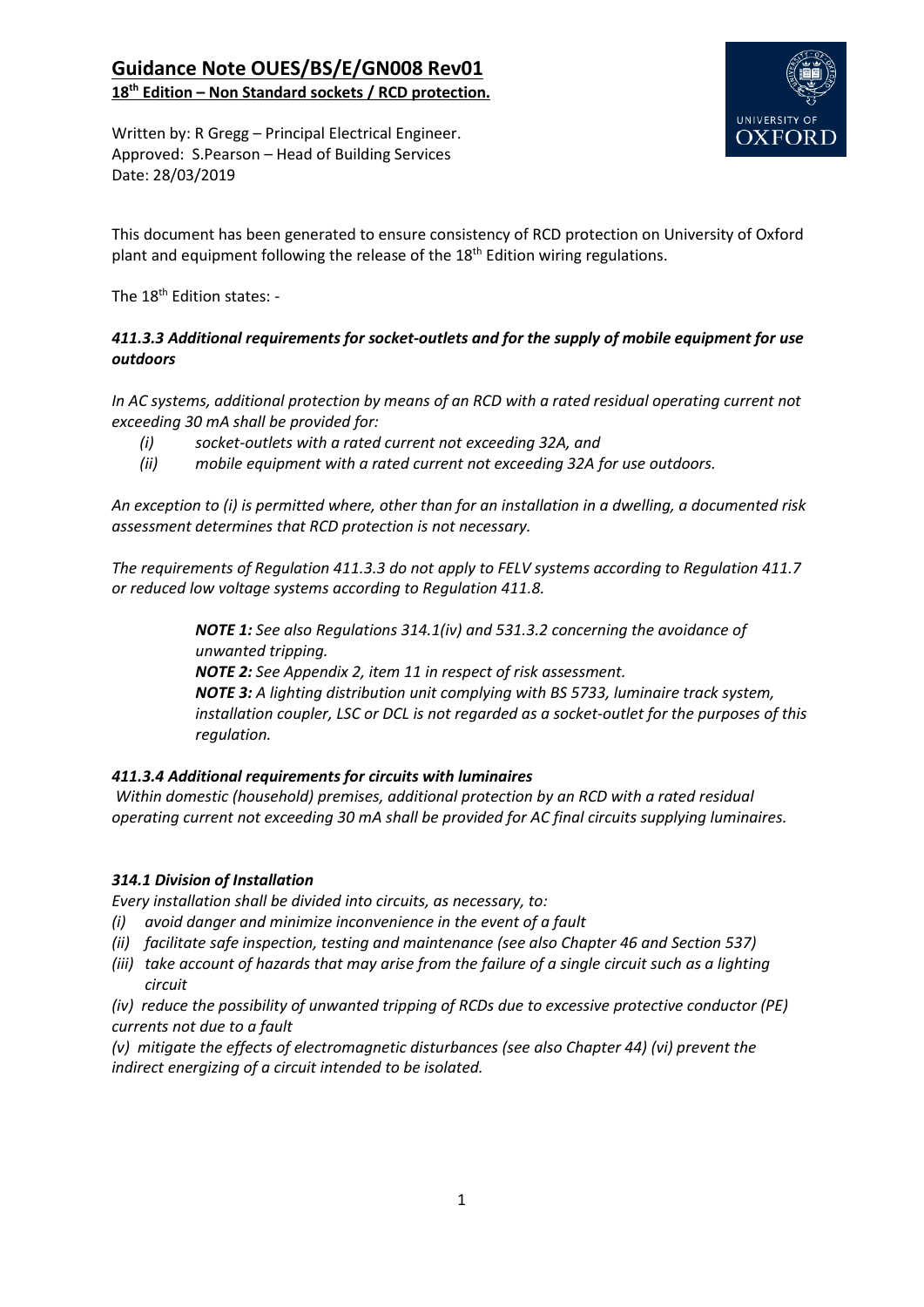

Written by: R Gregg – Principal Electrical Engineer. Approved: S.Pearson – Head of Building Services Date: 28/03/2019

## *531.3.2 Unwanted tripping*

*Residual current protective devices shall be selected and erected such as to limit the risk of unwanted tripping. The following shall be considered:* 

- *(i) subdivision of circuits with individual associated RCDs. RCDs shall be selected and the circuits subdivided in such a way that any earth leakage current likely to occur during normal operation of the connected load will not cause unwanted tripping of the device. See also Section 314*
- *(ii) in order to avoid unwanted tripping by protective conductor currents and/or earth leakage currents, the accumulation of such currents downstream of the RCD shall be not more than 30 % of the rated residual operating current NOTE 1: This will also allow a better selection of the type of RCDs according to the nature of the circuit or the load. NOTE 2: RCDs may operate at any value of residual current in excess of 50 % of the rated residual current. (iii) use of short time-delayed RCDs, provided the applicable requirements of Chapter 41 are met NOTE 3: In the case of transient effects, tripping of the RCD may occur by charging of bypass capacitors or by other electromagnetic disturbances.*
- *(iii) coordination of general type RCDs, selective type RCDs and time-delayed RCDs (CBRs according to BS EN 60947-2) as covered in Section 536*

*NOTE 4: CBR is a circuit-breaker incorporating residual current protection.* 

*(iv) coordination of RCDs with surge protective devices (SPD) according to Regulation 534.4.7.*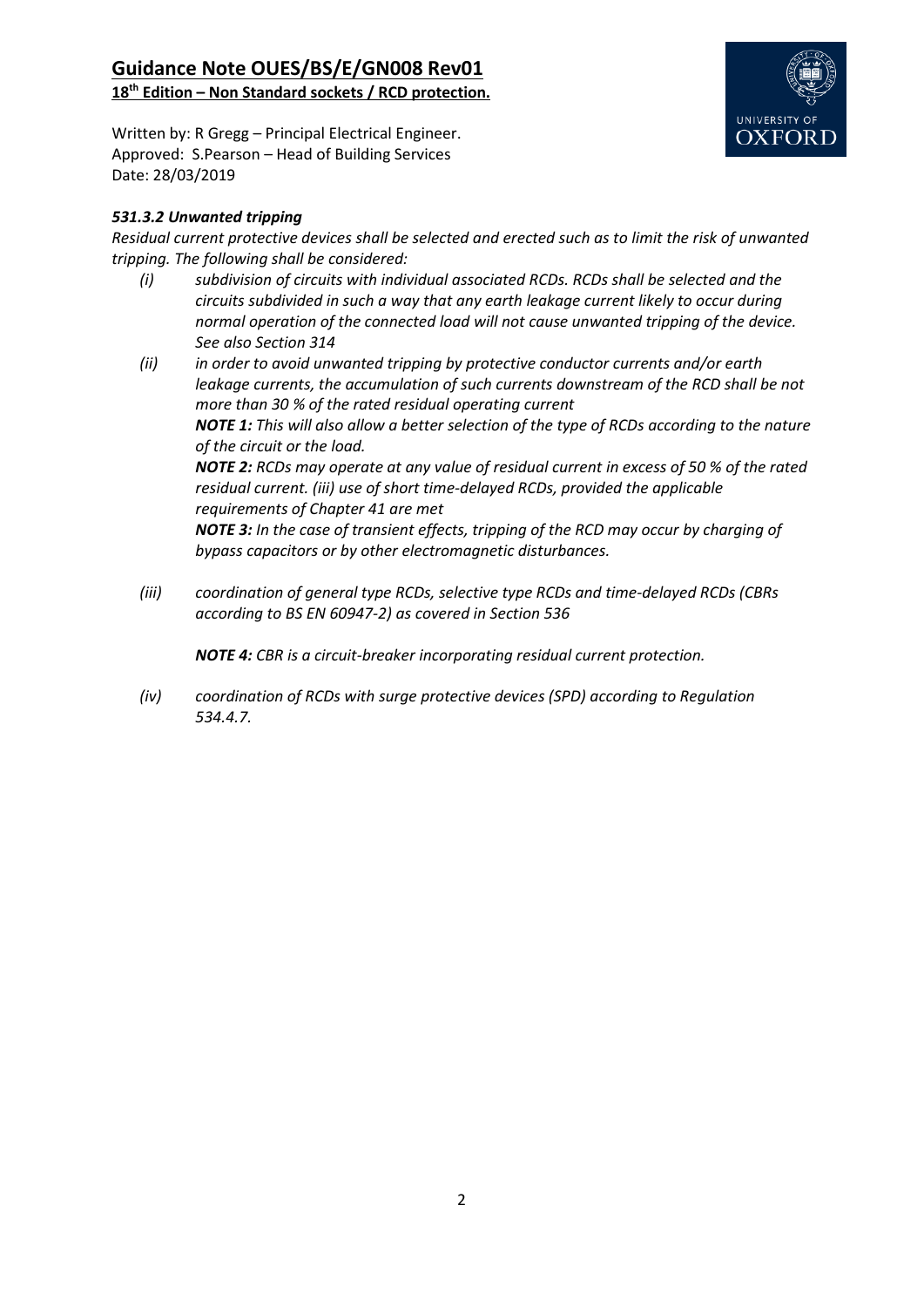

Written by: R Gregg – Principal Electrical Engineer. Approved: S.Pearson – Head of Building Services Date: 28/03/2019

### **University final power circuits.**

In regard to regulation 531.3.2 (ii) the maximum amount of 13A twin sockets on circuit is **8 double sockets.** Permission to exceed this must be agreed in writing by the OUES Electrical Engineer.

Below is a list of common installations around the University and will guide the contractor for the appropriate installation. Any Non RCD protected socket will require a documented risk assessment. It is the Departments and contractors responsibility to fill out the risk assessment and submit it to the Estates Electrical Engineer for approval. A template of the risk assessment is attached at the back of this document.

| <b>Equipment Type.</b>           | Installation method.                        |
|----------------------------------|---------------------------------------------|
| Air Conditioning Split DX units. | Local Isolator.                             |
| <b>Mechanical Control Panels</b> | Local Isolator.                             |
| Internal Mechanical Plant        | Non RCD protected Plug and socket -         |
|                                  | Documented Risk Assessment required.        |
| <b>External Mechanical Plant</b> | Local Isolator                              |
| Fan Coil units                   | RCD Socket required.                        |
| <b>Water Heaters</b>             | RCD Fuse spur required.                     |
| Security Equipment / CCTV etc    | RCD Socket required.                        |
| <b>Disabled Access Equipment</b> | RCD Socket required.                        |
| <b>Stair Lifts</b>               | RCD Socket required.                        |
| Freezers                         | Non RCD protected Plug and socket -         |
|                                  | Documented Risk Assessment required.        |
| Fire Alarm Panel & Equipment.    | Lockable isolator (such as MK K5880WHI) and |
|                                  | Fusespur on all other FA equipment.         |
| Door Holder open devices         | RCD Socket required.                        |
| Data Cabinets / Frodo units      | Non RCD protected Plug and socket -         |
|                                  | Documented Risk Assessment required.        |
| Fume Cupboards supplies.         | Non RCD protected Plug and socket -         |
|                                  | Documented Risk Assessment required.        |